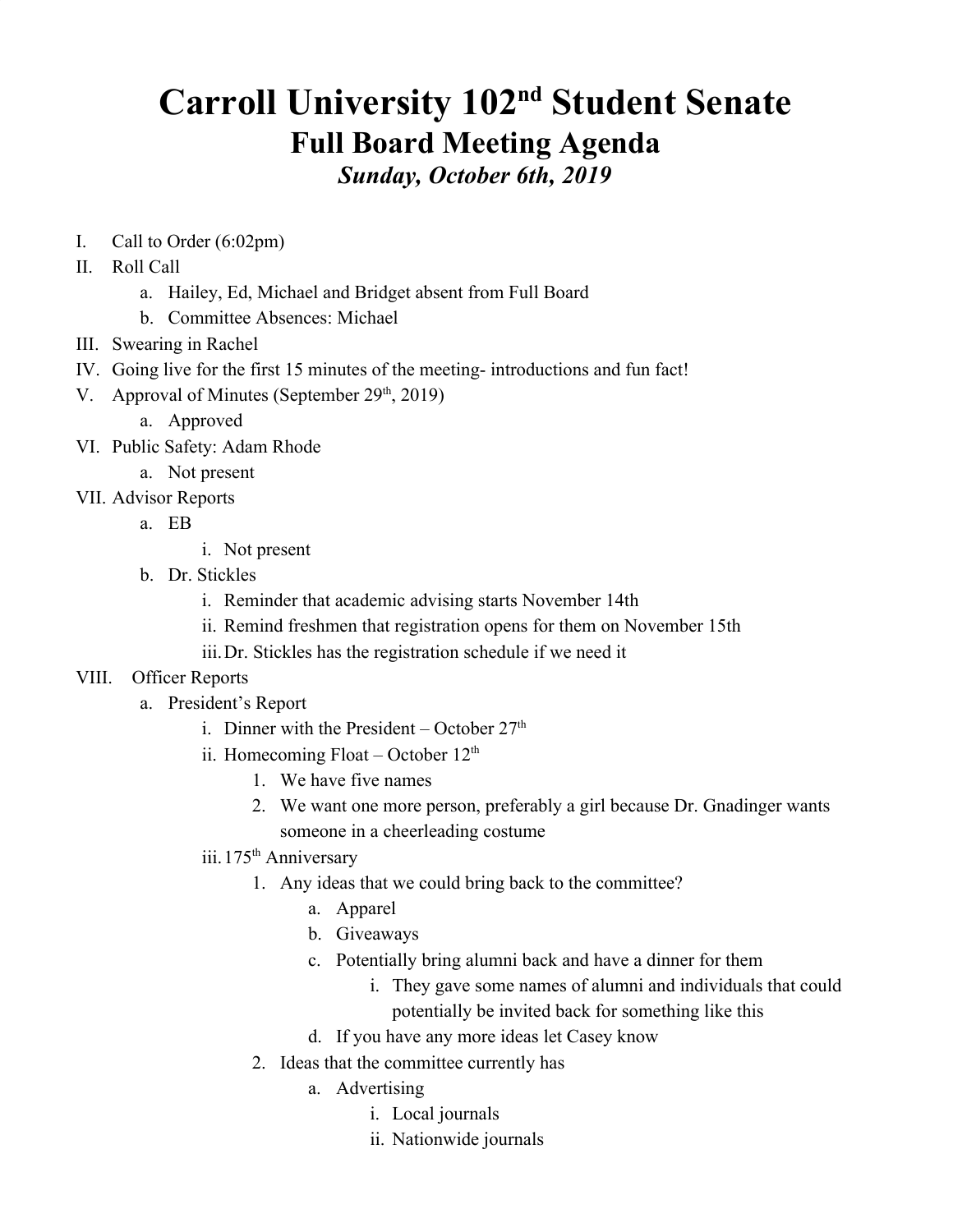- iii.Spaghettios
- iv. Little events
- v. Replicate Main Hall burning down with a light show
- vi. Performance with the Carroll Players
- vii. Really big cake in MDR
- viii. Retro athletic jerseys
- ix. Reenact the first forward pass
- x. Sculpture and photo op
- xi. MDR recipes through the ages
- xii. Have the city call it Carroll Day
- iv. Fall Fest October  $25<sup>th</sup>$ 
	- 1. Didn't get any responses so we won't participate
- v. Table Cloth
	- 1. Got a quote for \$185
	- 2. The new logo will be on it
	- 3. Question: is this a good quality table cloth?
		- a. Yes
	- 4. Motion to move forward with the table cloth
		- a. Moved by Jose
		- b. Seconded by Tegan
		- c. Approved
- b. Vice-President's Report
	- i. Focus Groups/Town Hall
		- 1. Discussion
			- a. Structured on language and how people talk, less negativity
				- i. Important to avoid those issues if possible
			- b. We have to market well. Many students don't know who we are. Unless we get our name out there it won't be beneficial.
			- c. Free food and free stuff as an incentive
			- d. If it's this semester we'd have to market now
			- e. Should not be in the beginning or end of the semester. We should have one in the middle to get more people.
			- f. Potentially do this in place of a meeting because weekdays are hard for students to make
				- i. Instead of replacing am meeting we could do multiple sessions throughout a specific week.
	- ii. Constitution Fact
		- 1. Statement of Responsibility reminder
			- a. Bonding and Senate sponsored events are mandatory
	- iii.Emily will be running the meeting next week. Let her know if you have anything for the agenda!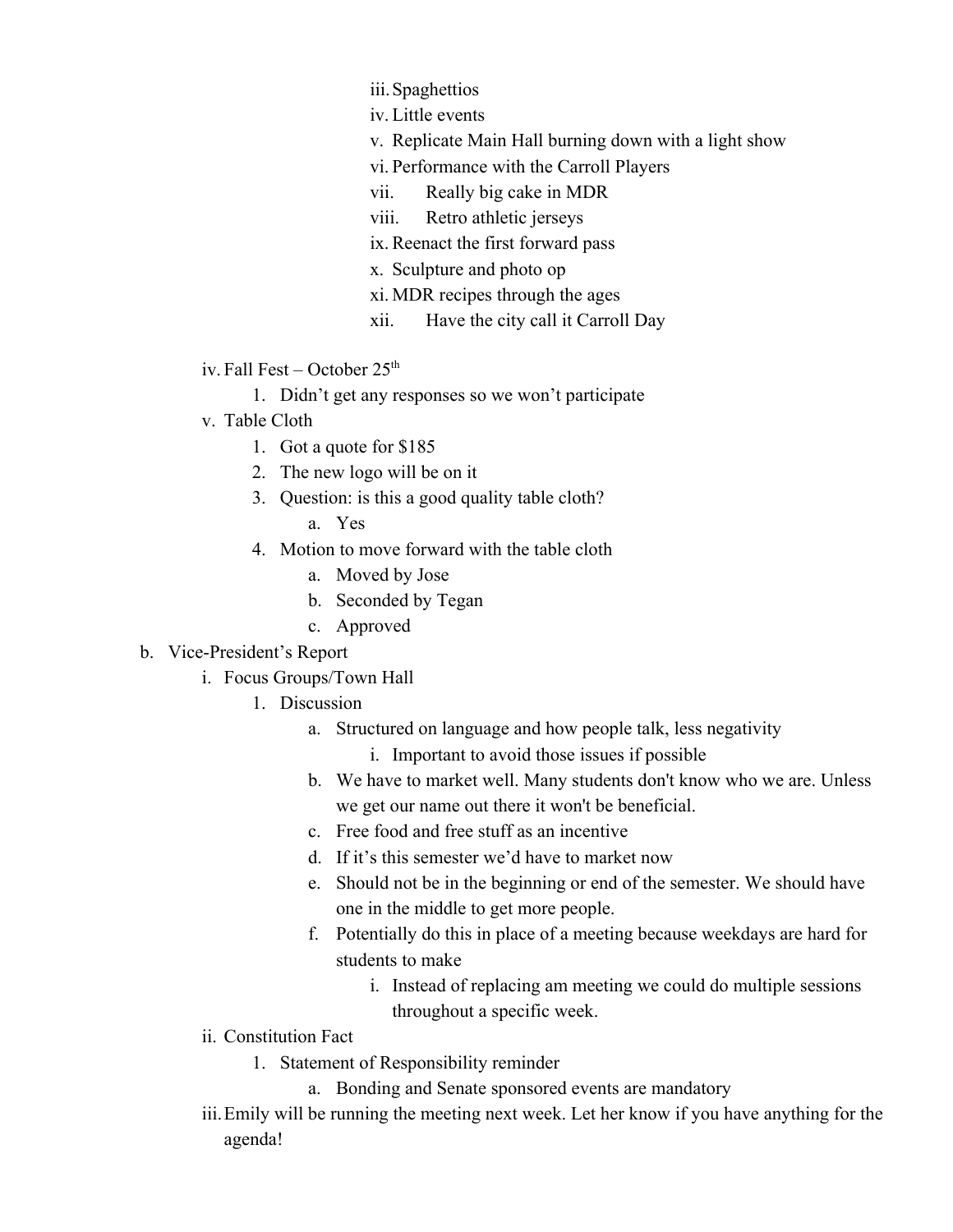- c. Treasurer's Report
	- i. \$85,465 in the One Fund
	- ii. We have allocated just over \$15K
		- 1. This is about 18% of the \$85,465.00 that we have left
	- iii.If/when the \$100K rolls over we will have allocated about 7%
	- iv. Started thinking of how the position could expand as an extra check on orgs
		- 1. We see everything that's not Chartwells, but Chartwells is generally the largest expense
			- a. Chartwells is able to pull directly from the budget but sometimes they pull from the wrong organization
		- 2. Having food for closed events is one of the biggest violations
		- 3. Someone used our budget and pulled a couple grand out. Josh is currently working on figuring that out.
	- v. Accountability with orgs is very important
- IX. Take a photo at the president's dinner instead of today
	- a. Dress in accordance with the Senate Standing rules
- X. Campus Committee Reports
	- a. Governance Committees
		- i. Standing Academic Committee
			- 1. ASC Paul
				- a. Are micro credentials and badges ASCs responsibility to approve?
					- i. They are not earned through Carroll, so there is no need to review this
				- b. Minor in Applied Business and Analytics was tabled
					- i. When do they want to add it?
						- 1. Next year
				- c. Discussing an overhaul in music program next week
			- *Wednesdays at 4:00pm*
				- 2. GCCEC Kira

## *Thursdays at 4:00pm*

- a. CCE Self- Design
	- i. Designed for students who were in the military, PeaceCorp or binationals who have significant cultural experience
	- ii. People were trying to get vacations to count
		- 1. Liability issues since Carroll is liable for what happens on a **CCE**
		- 2. Should this option be removed?
		- 3. Generally about  $20+$  applicants,  $50\%$  pass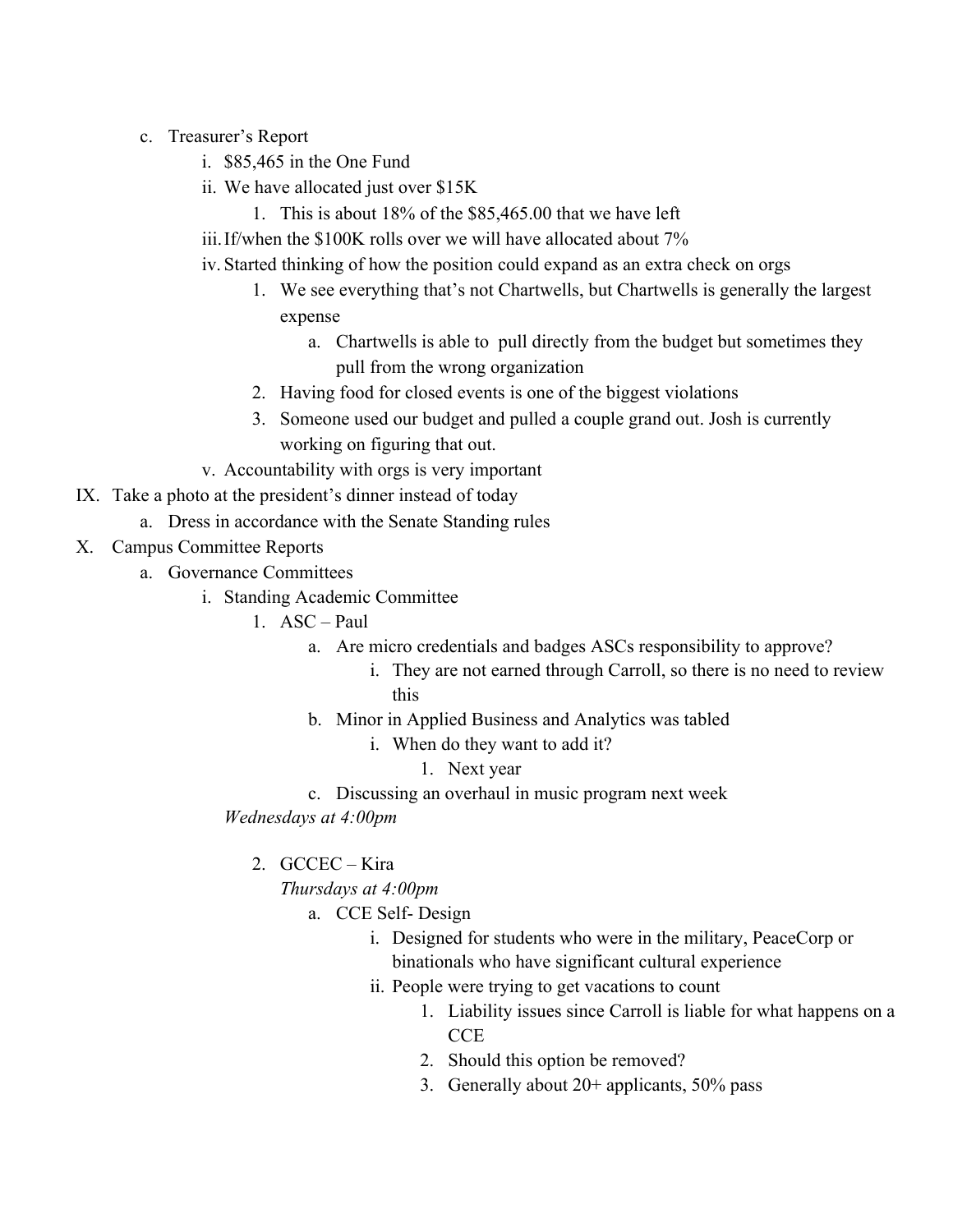- 4. The person who gets CCE applications will go through apps and pull out people who don't meet the qualifications for a self- design
- 5. These are different than independent studies
	- a. Independent studies have to do way more work and are held to a higher standard
		- i. For some CCEs people seemingly just go and drink (Ireland). This holds some students to strict standards but some of them are way too relaxes which isn't fair.
- 6. Kira to ask about the liability of the Carroll in CCEs.
- b. The committee appreciated feedback about signature assignment
- ii. Standing Institutional Committee
	- 1. Planning and Budget Committee Sarah, Jason, Luke
- iii.Judicial Committee
	- 1. Student/Faculty Ethics Committee Josh Williams, Hailey Von Dross, Jose Abreu
- b. Other Committees
	- i. Reservations Advisory Committee Isaac, Michael *Twice a semester Tuesday at 1:00pm*
	- ii. Bookstore Advisory Committee Clara, Paul, Hannah *Twice a semester Wednesday at 11:00am*
	- iii.Campus Services Advisory Committee Michael *Twice a semester Thursday at 10:00am*
	- iv. Dining Services Advisory Committee Rob, Jose, Kyle *Twice a semester Wednesday at 12:00pm*
	- v. Parking Appeals Committee Ed, Rob, Sarah
- c. College Departments
	- i. Arts and Sciences Jason
		- 1. Meets tomorrow
	- *First Monday of the month at 4:00pm*
		- ii. Business Keegan, Jose
			- 1. Has not been contacted Casey to reach out
	- *First Monday of the month at 4:00pm*
		- iii.Health Sciences Hannah
	- 1. Has not been contacted Casey to reach out *First Monday of the month at 4:00pm*
- XI. Standing Committee Reports
	- a. Senate Affairs
	- b. Academic Affairs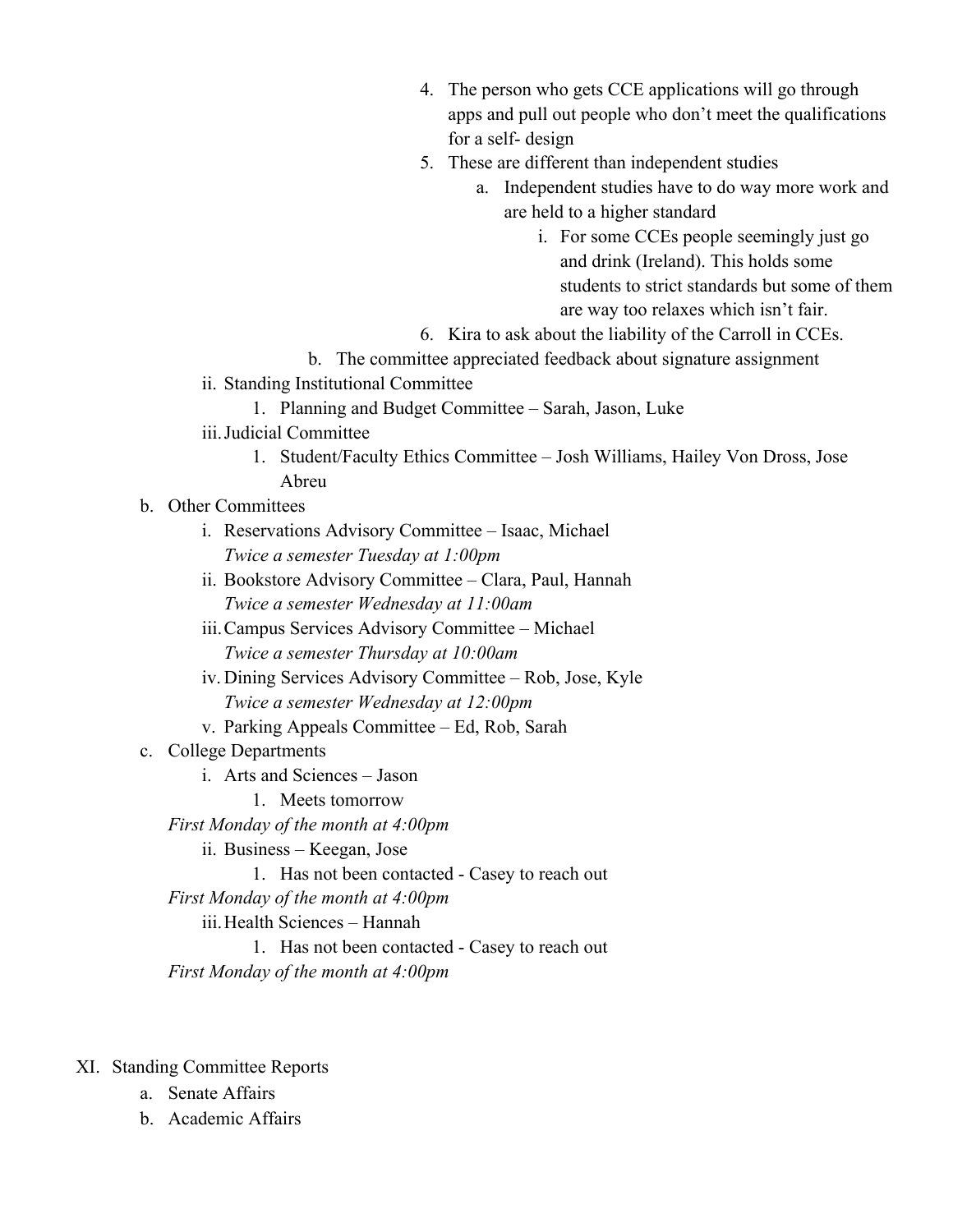- i. Meeting with the provost suggestions
	- 1. Positive: pre-med professors are really good
	- 2. Negative: PHY101 not standardized between classes
		- a. Free 100%s given on quizzes
			- i. Within two sections one professor gave 100% on the first quiz because they couldn't be there
			- ii. The second quiz was also awarded 100% because the professors dog ate the quizzes
		- b. This is meant to be Psychology not Physics. Complaint had a typo.
		- c. The other class isn't getting handouts
- c. Student Affairs
	- i. More handicap accessibility
		- 1. Door at Kilgour has no button
		- 2. Pio Perk also doesn't have a button
	- ii. Student Concerns Box
		- 1. Lots of feedback
		- 2. Approved by Matt and Kevin
		- 3. Motion to buy this for \$97.99
			- a. Moved by Kira
			- b. Seconded by Tegan
				- i. Can we add a pen?
					- 1. Yes. There are lots of options for this.
				- ii. Can we see the other color (clear)?
					- 1. Does not look good.
				- iii.90 percent positive rating
				- iv. Add a place on the slip of paper for students to add their contact info if they want follow up.
					- 1. This information will be on poster
					- 2. We will look into adding it on the sheets
					- 3. We should have the email tag  $(a)$  pio.carrollu.edu) at the end so it's easier for students
				- v. We need to be specific when asking for the information
			- c. Motion approved

iii.Student Affairs filled out a survey for monthly meeting with Matt to schedule a time iv. Student Complaint: Orientation event on the 5th wasn't where they said it would be

- 1. It was actually Shattuck instead of Van Male
- 2. Mistake with advertising
- v. Student Complaint: Res life bucks are essentially useless
	- 1. Students photocopy them
	- 2. Kira to bring it up to ResLife
- vi. What's the most common complaint?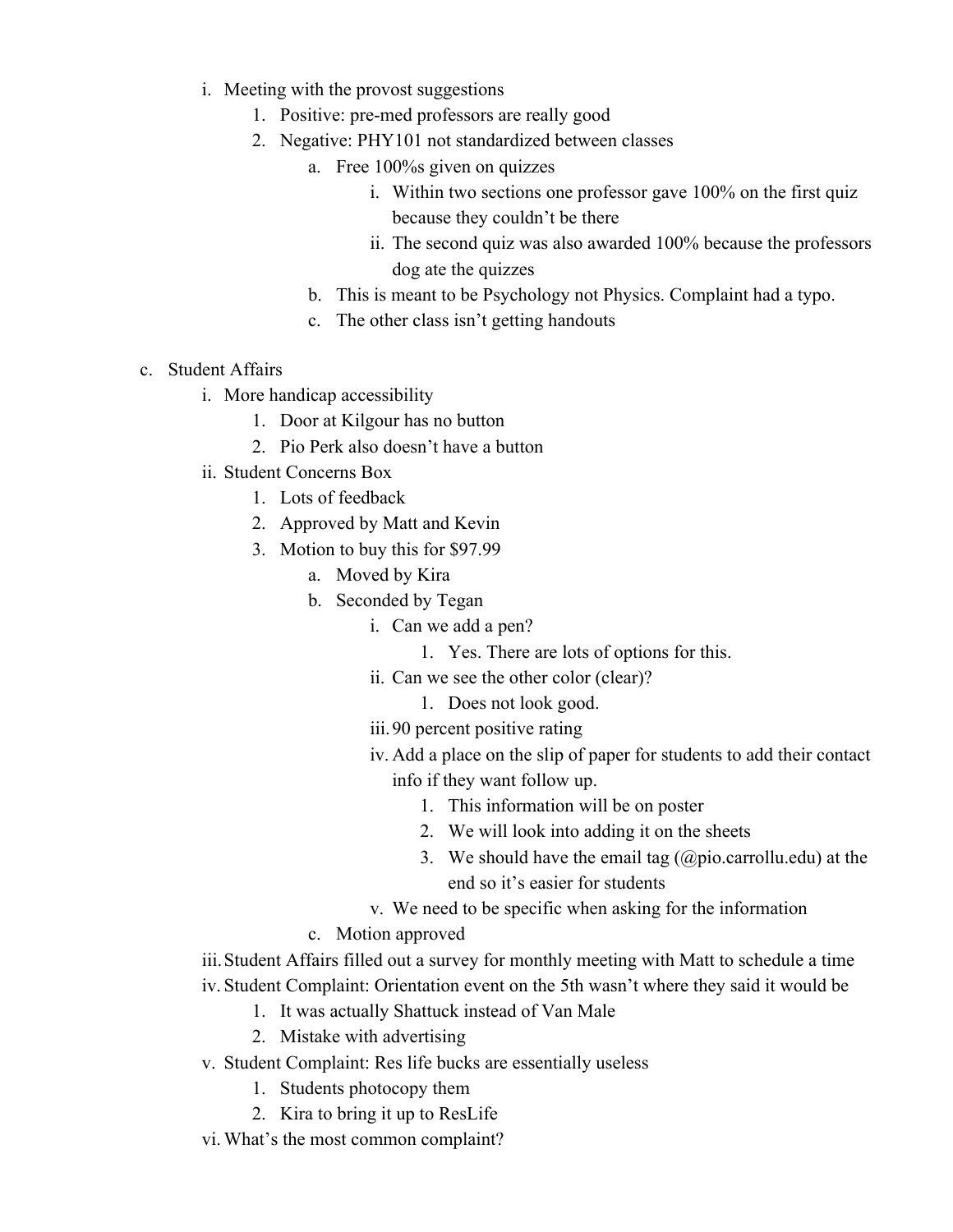- 1. There isn't one that is overwhelming besides parking, but common complaints are
	- a. Paper straws
		- i. Nothing we can change
	- b. Parking
	- c. Dining
		- i. Vegan options

## d. Marketing

- i. Budget
	- 1. Trial period for first semester
		- a. Primarily for ads
			- i. Don't know how effective instagram ads will be
			- ii. Talked with head of Marketing at Carroll and she said they work
	- 2. Proposed budget is \$175 for the semester
		- a. Will this come out of our Senate budget?
			- i. Yes
		- b. Can we get the price breakdowns?
			- i. Relatively cheap
			- ii. Three tabling times per semester with 20 dollar giveaway at each
			- iii.Facebook and Instagram ads range in price
				- 1. Carroll Marketing director pushed Instagram ads
		- c. Marketing will evaluate how effective these are at the end of the semester
		- d. Motion to approve the budget by Megan
			- i. Tegan second
			- ii. Approved
	- 3. The group might be flagged as political by Instagram
		- a. Megan has looked into that she doesn't think it's an issue based on how many followers we have and our bio
- ii. Marketing is visiting the winner of the gift card after next week's meeting
	- 1. Lily King
- iii.The livestream went well
	- 1. 23 people toal
	- 2. Video is now posted on our Instagram story
- e. Finance
	- i. Nothing this week
- XII. Technology reminder
	- a. Please only use devices for necessary Senate related matters
- XIII. Old Business
	- a. None
- XIV. New Business

a. Help with the President's float on Tuesday at 4:00pm. Let Jose know if you can make it.

XV. Announcements